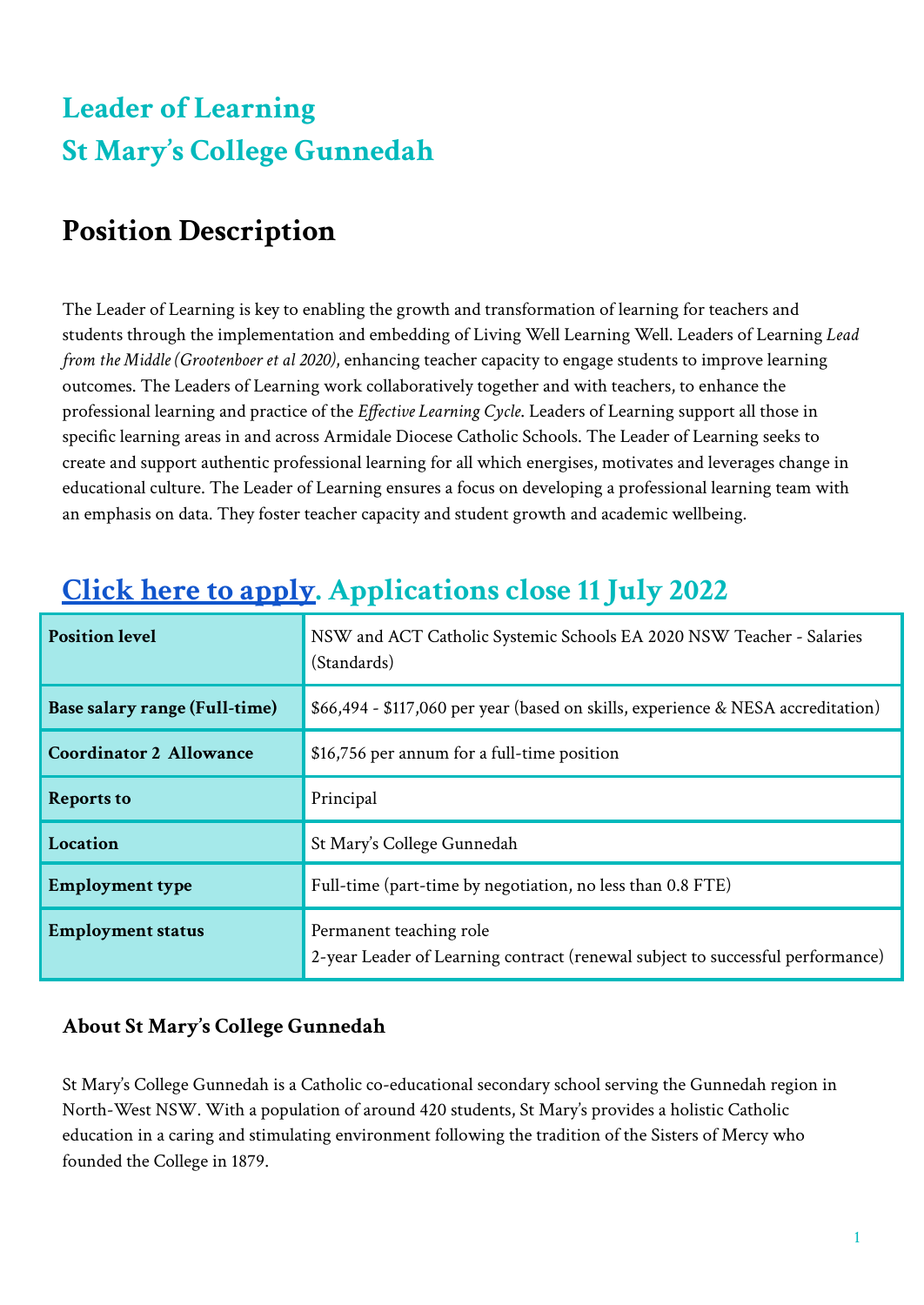St Mary's College Gunnedah has always had a strong academic focus with many students progressing to university studies. An active Vocational Educational and Training program has also provided students with a successful pathway into apprenticeships and traineeships.

Cultural pursuits have always been a part of St Mary's College and the band and choir prove very popular with students and parents. A comprehensive sporting program provides students with an opportunity to excel, representing the College at the NSW Combined Catholic Colleges (CCC) and State levels.

St Mary's College is located in Gunnedah, situated in the heart of the Namoi Valley on the Oxley Highway and is approximately 450 kilometres from Sydney, 310 Kilometres from Newcastle and 655 kilometres from Brisbane. Gunnedah has a growing population with approximately 12,700 people residing in the Shire, which includes 5 outlying villages. There are currently 10,000 residents living within the Township. Gunnedah Shire covers an area of 5,092 square Kilometres including Gunnedah as the hub of the Shire. Outlying villages include Curlewis and Breeza to the southeast, Carroll to the east and Tambar Springs and Mullaley to the southwest.

For further information on the school, please visit <https://stmaryscollege.nsw.edu.au/>

## **Commencement**

The commencement date for this position will be as soon as possible or as negotiated with the successful applicant.

## **Position Purpose**

The Leader of Learning supports the Principal and the Leadership Team in the instructional leadership of the teams, and is an active member of the middle leadership team. It is essential that the person in this role has the capacity to model quality learning and teaching, undertakes professional reading, and has an ability to translate theory into action.

This role works collaboratively with the leadership team, to lead effective curriculum implementation of one or more KLA. The successful applicant will also lead the Middle Leadership Team on one or more of the following:

- Pedagogy and the 5 High Impact Strategies
- Mentoring/Coaching (AITSL) ECTs/Proficiency
- Programing, transition and mapping
- Assessment, moderation/data, reporting

This role assumes professional capabilities consistent with 'Highly Accomplished' and/or 'Lead' Australian Professional Standards for Teachers descriptors developed by the Australian Institute of Teachers and School Leadership, although accreditation at this level is not a requirement.

Together with other leaders, the Leader of Learning works to ensure that the College is characterised by: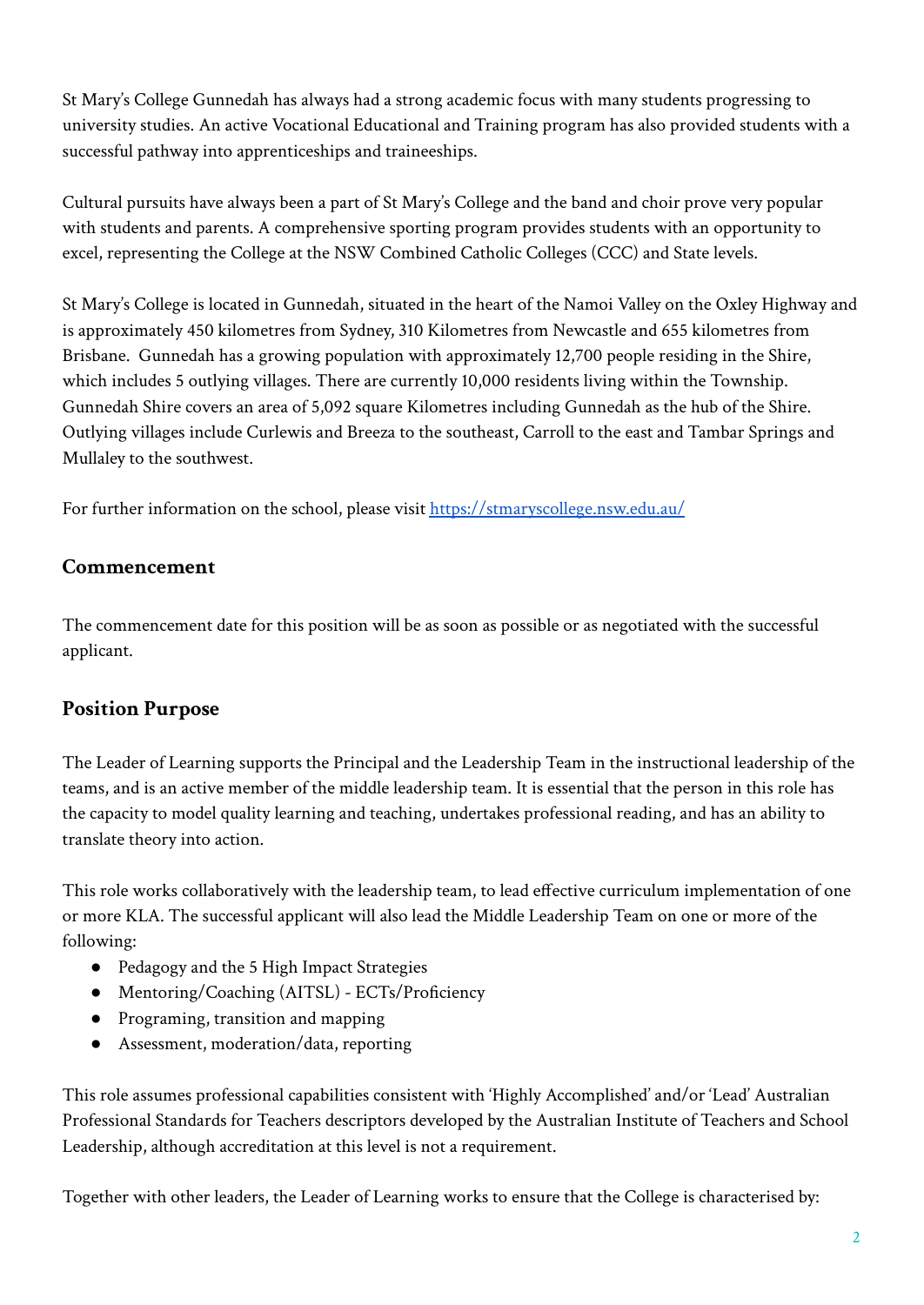- 1. Whole school and system approaches based on the Core Catholic Principles and Values that develop physical and mental health and fitness, prayer, social skills, emotional intelligence and resilience.
- 2. A relentless focus on learning for all students.
- 3. A collaborative culture and collective effort to support student and adult learning.
- 4. A results orientation to improve practice and drive continuous improvement.

## **Key Responsibilities**

Duties related to the position include but are not limited to the following:

#### **Key Actions and Responsibilities**

- Upholding Catholic identity and mission across the curriculum and supporting improvement in faith outcomes for students by ensuring the integration of Core Catholic Principles and Values across the KLA.
- Leading the cross-curricular and curricular Professional Learning Teams to drive school improvement.
- Encouraging the involvement of colleagues in professional networks.
- Working collaboratively with Leaders Of Pedagogy and Literacy Coach to identify and facilitate the professional learning needs of colleagues within the KLA.
- Contributing to and leading colleagues in the implementation of curriculum, and faculty goal setting, leading to improved student outcomes.
- Providing effective planning, allocation, support and evaluation of teamwork, ensuring clear delegation of and accountability for tasks and responsibilities.
- Supporting colleagues in mentoring and monitoring goal setting that is aligned to school plans, TPDF and the Australian Professional Standards for Teachers.
- Ensuring a focus on the balance between content, technology and pedagogy in relation to the school and Diocesan AIP.
- Facilitating innovative approaches to contemporary pedagogy.
- Monitoring and evaluating the implementation of teaching strategies to improve student achievement, including literacy and numeracy.
- Using instructional coaching methods to set expectations of high-impact instructional and assessment practices.
- Ensuring the implementation of NESA and Diocesan curriculum to meet registration and accreditation requirements.
- Using evidence based approaches to develop and modify programs with a focus on student learning.
- Ensuring that contemporary learning spaces are appropriately resourced to engage and support all learners.
- Taking responsibility for budget, resources and record keeping requirements within areas of responsibility.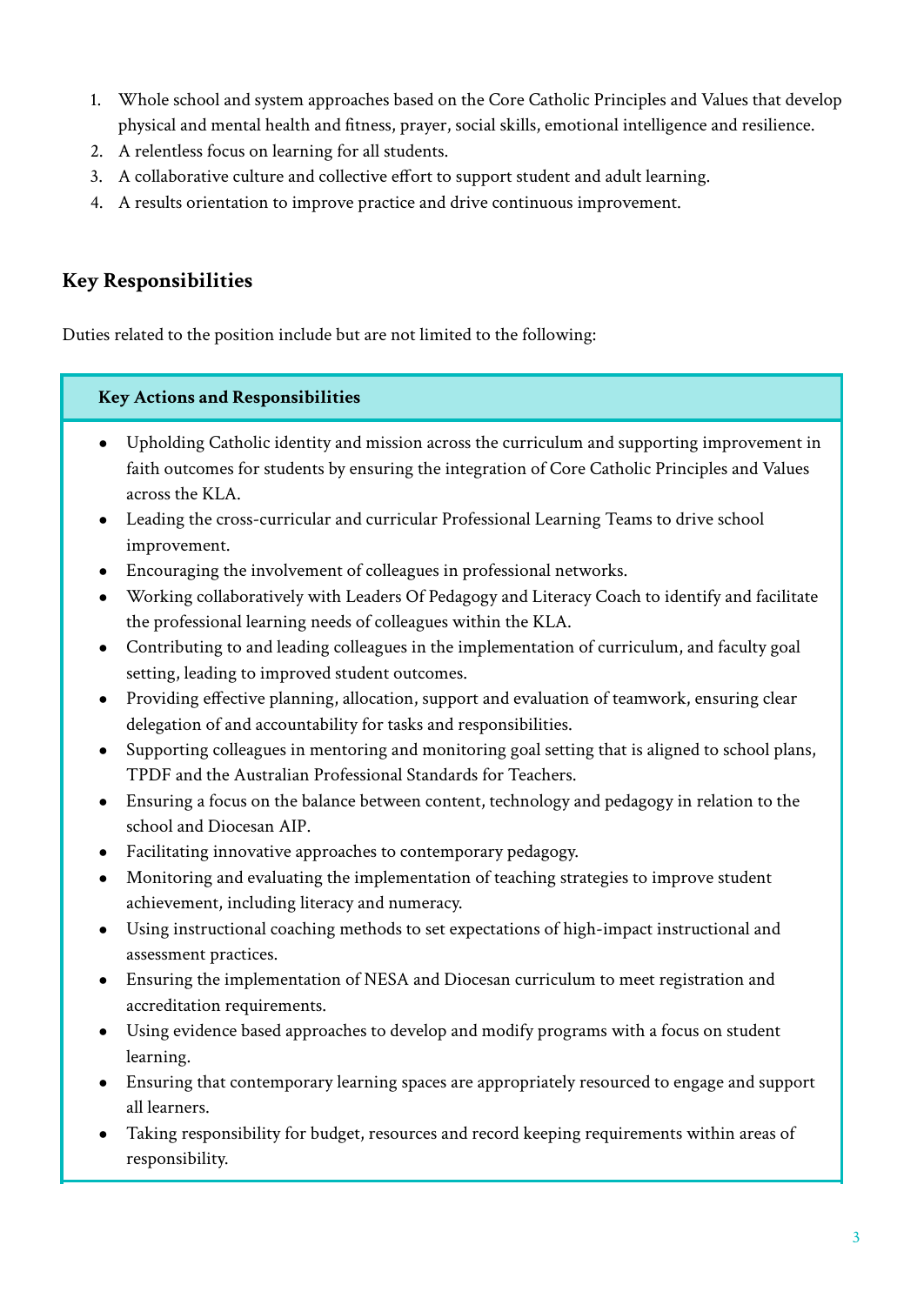● Ensuring Workplace Health and Safety requirements and standards are maintained and comply with legislative, administrative, and child protection requirements.

St Mary's College Gunnedah reserves the right to alter roles, responsibilities and requirements as required.

## **Selection criteria**

#### **General expectations of staff at St Mary's College Gunnedah**

- Respect of and a commitment to the Catholic ethos and a willingness to foster it.
- Serve the employer faithfully, honestly, efficiently and diligently and exercise all due care and skill in the performance of your duties.
- Ensure appropriate behaviours when engaging with children.
- Act as a team member, developing and supporting the philosophy and ethos of the team.
- Willingness to undertake professional development.
- Maintain strict observance of school policies, rules and procedures including the reporting of improper or unethical conduct.
- Observe and comply with all WHS protocols.
- Ensure all colleagues, students and parents are provided with quality service in a timely, efficient and friendly manner.
- The ability to maintain strict confidentiality and to exercise discretion and sound judgement.
- Act in a professional and respectful manner at all times.
- Employment is conditional upon successful applicants having or obtaining a valid current NSW Working with Children Check Clearance.

#### **Essential criteria**

- Demonstrate an understanding of Living Well Learning Well: A Student Support Framework 2020 and Strong Instructional Leadership (2020).
- A capacity to lead and professionally develop staff in areas of academic care, positive social behaviours and problem solving skills, inquiry cycle planning and other aspects of contemporary education and pedagogy.
- Capacity for authoritative, instructional leadership.
- Capacity to lead colleagues to develop and regularly evaluate learning and teaching programs that reflect a comprehensive knowledge of curriculum, assessment and reporting.
- An informed understanding of the role of formative and summative assessment in providing feedback that advances student learning.
- Capacity to lead colleagues to develop differentiated teaching and learning programs to meet the needs of students from diverse linguistic, cultural, religious, and socio-economic backgrounds including Aboriginal and Torres Strait Islander students.
- Capacity to lead and support colleagues to ensure the full participation of students with a disability in compliance with legislative and Diocesan policies.
- Ability to effectively engage, communicate and mediate with students, families and staff.